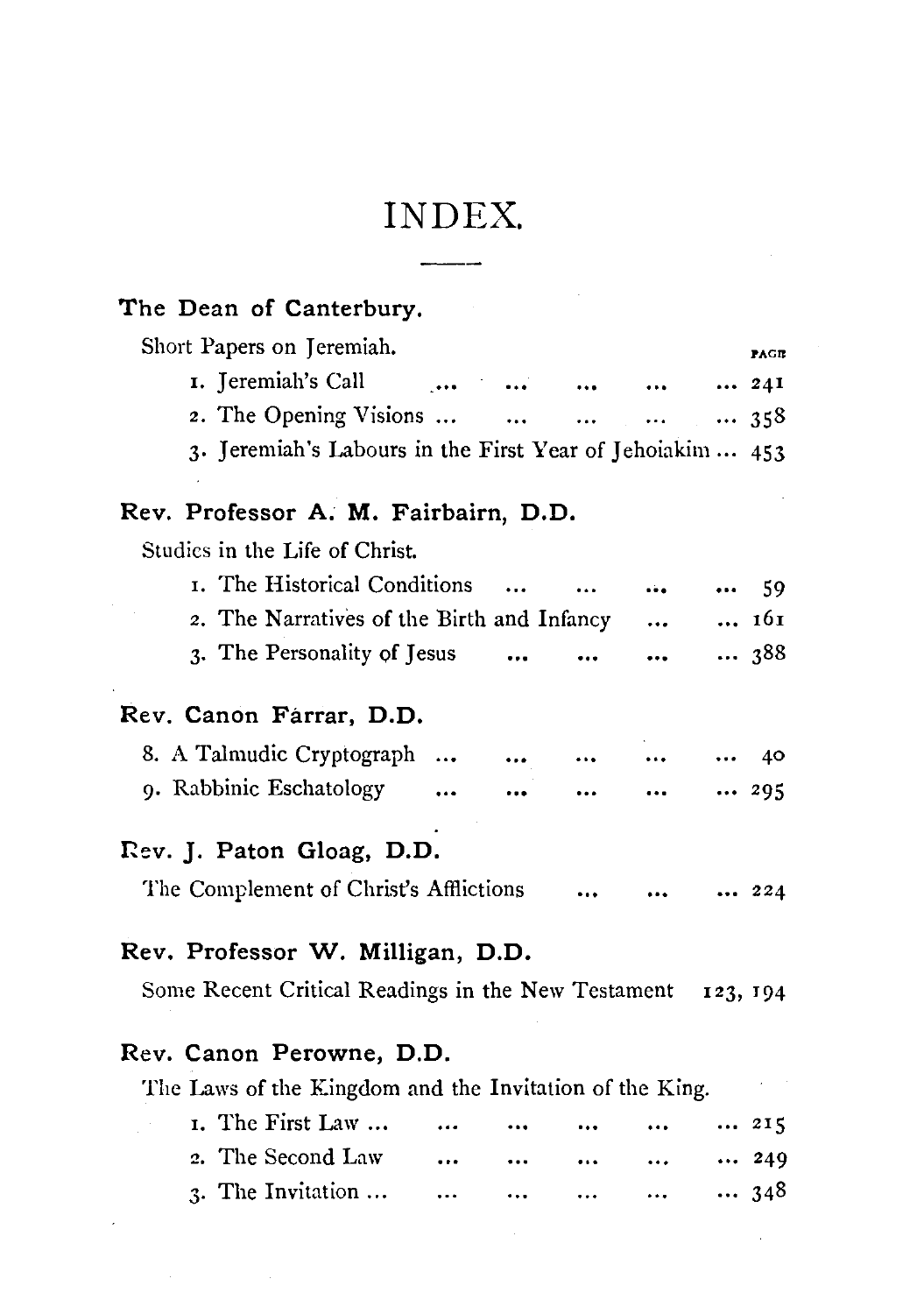| 478                                                            | INDEX. |           |  |              |              |
|----------------------------------------------------------------|--------|-----------|--|--------------|--------------|
| Rev. Professor Plumptre, M.A., D.D.                            |        |           |  |              |              |
| The Samaritan Element in the Gospels and Acts                  |        |           |  |              | 22.          |
| Rev. J. S. Purton, B.D.                                        |        |           |  |              |              |
| 1. Note on Hebrews ix. $15-22$                                 |        |           |  |              | 73           |
| 2. Note on Colossians i. 24                                    |        |           |  |              | --- 474      |
| Thomas De Quincey.                                             |        |           |  |              |              |
| On the Supposed Scriptural Expression for Eternity  405        |        |           |  |              |              |
| Rev. Professor A. Roberts, D.D.                                |        |           |  |              |              |
| That Christ Spoke Greek                                        |        | $\sim$    |  | $\ldots$ 278 |              |
| Rev. Professor W. Sanday, M.A., D.D.                           |        |           |  |              |              |
| 1. The Language Spoken in Palestine at the Time of our Lord 81 |        |           |  |              |              |
| 2. Did Christ Speak Greek ?- A Rejoinder                       |        |           |  |              | $\ldots$ 308 |
| Rev. E. W. Shalders, B.A.                                      |        |           |  |              |              |
| 1. Note on Hebrews xiii. 22                                    |        |           |  |              | $\cdots$ 155 |
| 2. Note on Genesis ii. $5 \ldots$ .                            |        | $\ddotsc$ |  |              | 465          |
| 3. Note on Exodus xxxiii. 15                                   |        |           |  |              | 467          |
| 4. Note on Isaiah v. 9, 10                                     |        | $\ddotsc$ |  |              | $\cdots$ 471 |
| S. E. C. T.                                                    |        |           |  |              |              |
| St. Andrew                                                     |        |           |  |              | $\cdots$ 424 |
| Rev. Rayner Winterbotham, M.A.                                 |        |           |  |              |              |
| Divine Myths                                                   |        |           |  |              | 137          |
| The Editor.                                                    |        |           |  |              |              |
| The Book of Job.                                               |        |           |  |              |              |
| 10. Eliphaz to Job                                             |        |           |  |              | I            |

 $\sim$ 

 $\mathcal{L}^{\text{max}}_{\text{max}}$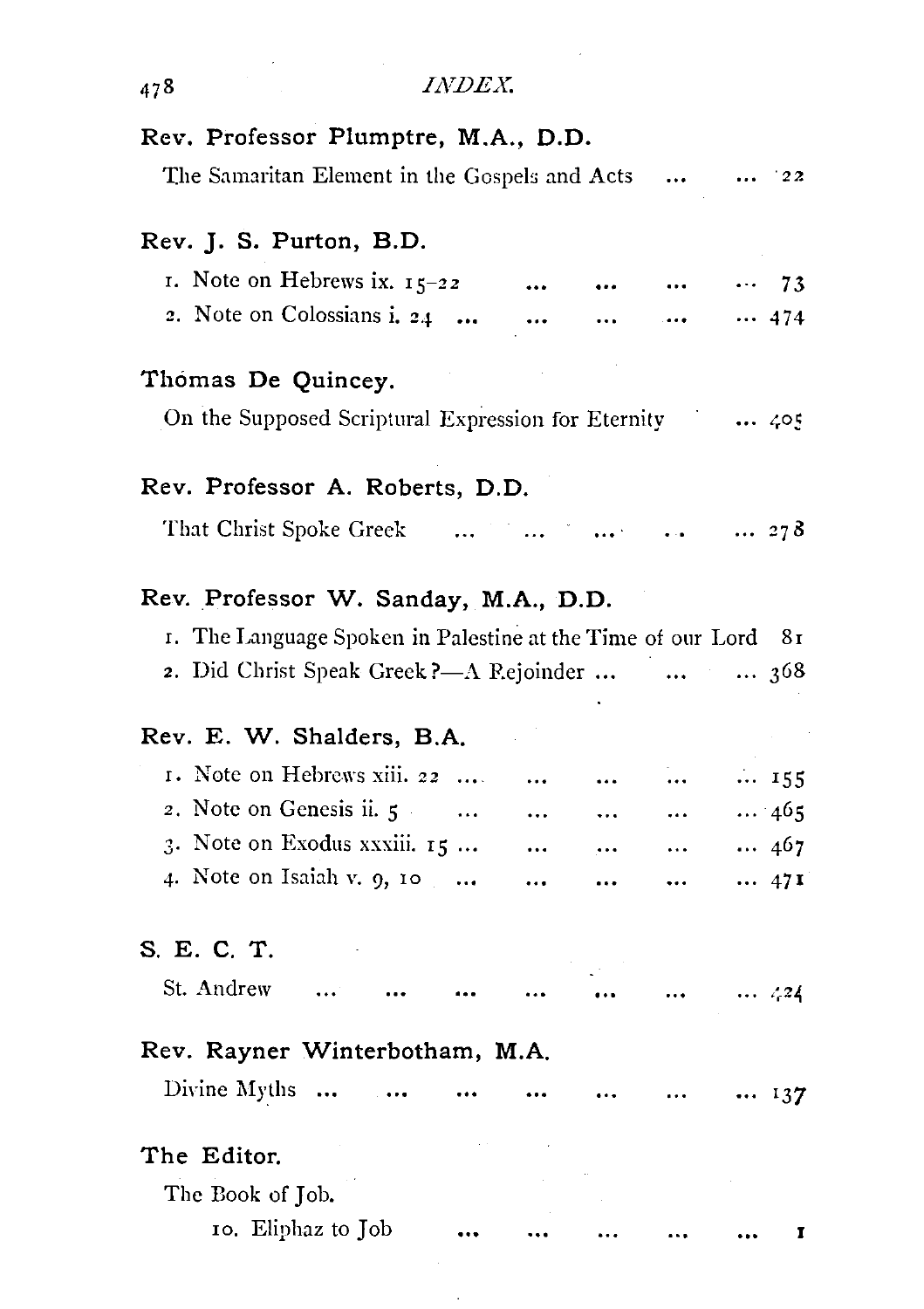The *Editor-continued*.

J.

| 11. Job to Eliphaz  | $\cdots$  | $\cdots$                 |           |                         | 100          |
|---------------------|-----------|--------------------------|-----------|-------------------------|--------------|
| 12. Bildad to Job   | $\cdots$  | $\cdots$                 | $\ddotsc$ | $\cdots$                | $\cdots$ 176 |
| 13. Job to Bildad   | $\cdots$  | $\cdots$ $\sim$ $\cdots$ |           | $\ddotsc$               | $\cdots$ 264 |
| 14. The Inscription | $\ddotsc$ | $\cdots$                 | $\cdots$  | $\cdots$                | 321          |
| 16. Zophar to Job   | $\cdots$  | $\cdots$                 | $\cdots$  | $\bullet\bullet\bullet$ | 437          |

 $\sim 10^{11}$  m  $^{-1}$ 

#### **Biblical Notes.**

| 1. Testament or Covenant?                    |               |                                                                                                                                                                                                                              | <b>Contract Contract Contract</b> | $\cdots$  | 73  |
|----------------------------------------------|---------------|------------------------------------------------------------------------------------------------------------------------------------------------------------------------------------------------------------------------------|-----------------------------------|-----------|-----|
| 2. In Few Words $\ldots$ $\ldots$            |               | $\ddotsc$                                                                                                                                                                                                                    |                                   |           | 155 |
| 3. The Offering of the First-fruits          |               | $\ddotsc$                                                                                                                                                                                                                    | $\ddotsc$                         | $\cdots$  | 317 |
| 4. The Worship of Molech                     | $\sim$ $\sim$ | $\ddotsc$                                                                                                                                                                                                                    | $\ddotsc$                         | $\cdots$  | 318 |
| 5. The Plants of the Field                   |               | $\ddotsc$                                                                                                                                                                                                                    | $\ddotsc$                         | $\cdots$  | 465 |
| 6. The Entreaty of Moses                     |               | $\mathbf{1}_{\mathbf{1},\mathbf{2}}\mathbf{1}_{\mathbf{2}}\mathbf{1}_{\mathbf{3}}\mathbf{1}_{\mathbf{4}}\mathbf{1}_{\mathbf{5}}\mathbf{1}_{\mathbf{6}}\mathbf{1}_{\mathbf{7}}\mathbf{1}_{\mathbf{8}}\mathbf{1}_{\mathbf{9}}$ |                                   | $\ddotsc$ | 467 |
| 7. The Function of the Parable               |               |                                                                                                                                                                                                                              |                                   | $\cdots$  | 47I |
| 8. The Afflictions of St. Paul and of Christ |               |                                                                                                                                                                                                                              |                                   |           | 474 |

### **Brief Notices of Books.**

| The Speaker's Commentary. Vol. VI.                            |                       | $\ddotsc$ | $\ddotsc$ |          | 78          |
|---------------------------------------------------------------|-----------------------|-----------|-----------|----------|-------------|
| Fairbairn's Studies in the Philosophy of Religion and History |                       |           |           |          | 79          |
| The Book of Ruth. By S. Cox                                   | $\ddotsc$             | $\ddotsc$ | $\cdots$  | $\cdots$ | 79          |
| Expository Essays and Discourses. By S. Cox                   |                       |           | $\cdots$  |          | $\cdots$ 79 |
| Ewald on the Old Testament Prophets                           |                       | $\cdots$  | $\ddotsc$ |          | 80          |
| Salvator Mundi<br>$\ddotsc$                                   |                       | $\cdots$  | $\cdots$  |          | 157         |
| Guillemard's Greek Testament                                  | $\dddot{\phantom{0}}$ |           | $\ddotsc$ |          | 159         |
| Professor Blackie's Natural History of Atheism                |                       |           | $\ldots$  |          | 160         |
| Dr. Maclaren's Week-day Evening Addresses                     |                       |           | $\ddotsc$ |          | 160         |
| Bishop Ellicott's New Testament. Vol. I.                      |                       |           |           |          | 236         |
| Godet on the Gospel of St. John                               | $\cdots$              |           | $\cdots$  |          | 239         |
| Dr. Barclay on the Talmud                                     | $\ddotsc$             | $\cdots$  | $\cdots$  |          | 240         |
| Dale's Lectures on Preaching                                  | $\cdots$              | $\cdots$  | .         |          | 319         |
|                                                               |                       |           |           |          |             |